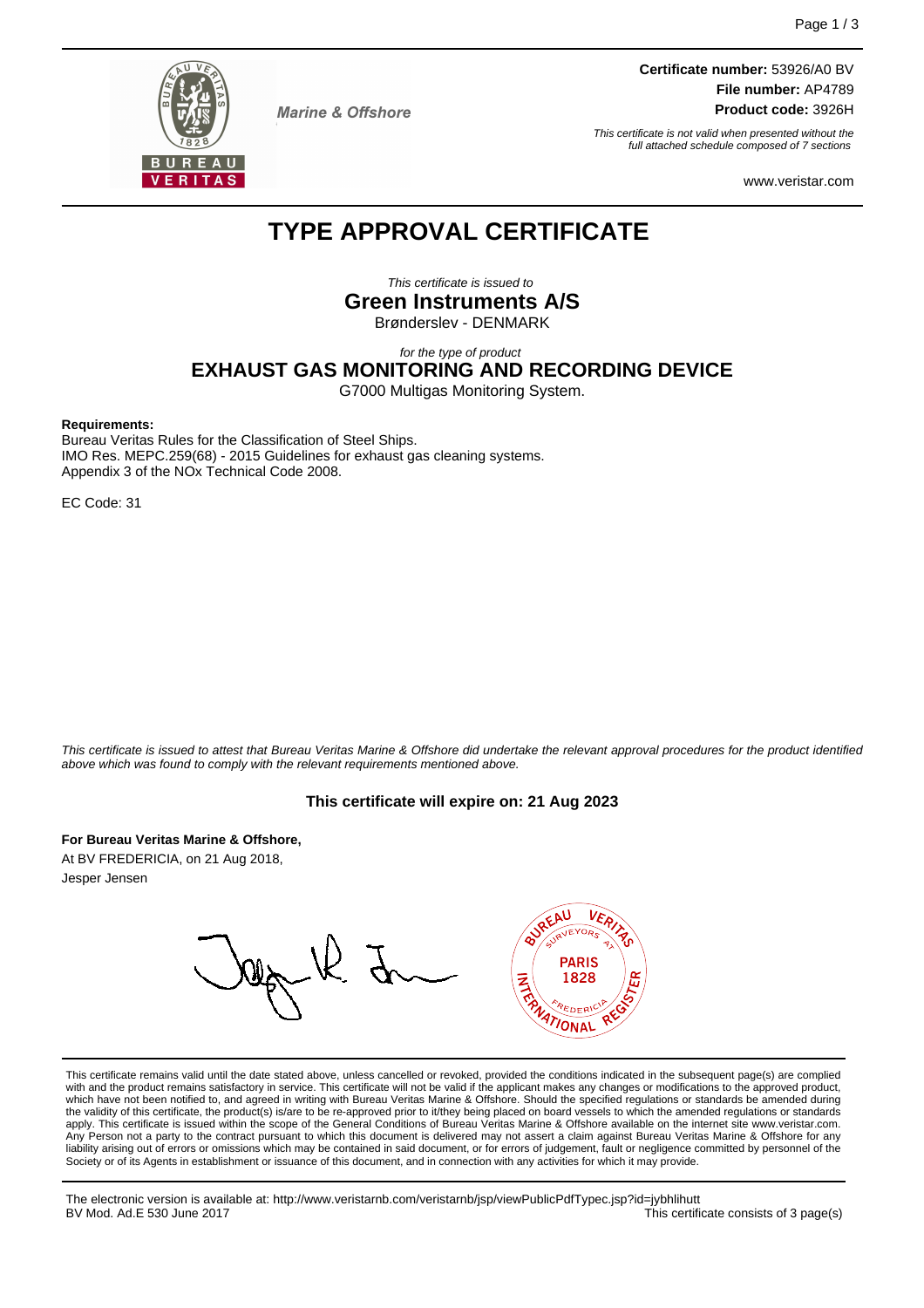# **THE SCHEDULE OF APPROVAL**

### **1. PRODUCT DESCRIPTION :**

#### - Product model or type designation : **G7000 Multigas Monitoring System.**

-Product description:

The G7000 is a continuous emission monitoring system. The modular design of the system makes it possible to monitor different gases according to customer specification. It provides an accurate measurement of SO2 in ppm, CO2 in percent as well as presents the SO2/CO2 ratio.

## **1.1 - Technical Specifications:**

| Multigas Monitoring System (CEMS) | Multigas analyzer, multiplexer, gas cooler(s), gas $pump(s)$ , condensate $pump(s)$ ,<br>air conditioner, HMI, PLC.<br>Optional: in case of gas hose lengths $>12m$ . - hose extension module.<br>External Communication: Modbus TCP/IP (terminals). |
|-----------------------------------|------------------------------------------------------------------------------------------------------------------------------------------------------------------------------------------------------------------------------------------------------|
| <b>Gas Analyzer</b>               | SO2: 0 - 200 ppm; optional 0 -1000 ppm.<br>CO2: $0 - 10$ %; optional : $0 - 25$ %.                                                                                                                                                                   |
| Sample Probes                     | Number of probes : Up to 5, refer to Installation Layout.                                                                                                                                                                                            |

### **1.2 - Rating:**

| Power Supply     | 230VAC!<br>Nominal 50/60 Hz.             |
|------------------|------------------------------------------|
| Enclosure Rating | 55 <sub>1</sub><br>Cabinet).<br>Analyser |
| Primary gases    | $\sqrt{2}$<br>AO.<br>COZ.<br>J∪4, ⊺      |

## **2. DOCUMENTS AND DRAWINGS :**

- G7000 Multigas Monitoring System Operation Manual, Version 1.3, dated MAY/2018.
- G7000 Multigas Monitoring System Installation Manual, Version 1.1, dated SEP/2017.
- G7000 Multigas Monitoring System Product Type Approval Brief description, Version 1.1, dated MAY/2018.
- Drawing Package G7000 Multigas Monitoring System:
- 03069 ED D, Electrical Documentation Product No. 03069, Rev. D, dated 28/04/2016;
- 05292\_C, G7000 Main Component Overview, Rev. C, dated 10/05/2017;
- 05285\_F, G7000 Installation Layout, Rev. F, dated 10/05/2017;

05380\_A, G7000 - P&ID, Rev. A, dated 11/11/2016;

05907\_A, G7000 - Multigas Probe - Component Overview, Rev. A, dated 15/06/2017;

- 05577\_B, G7000 Flange Socket f. Probe, Rev. B, dated 03/02/2017;
- 05980\_B, G7000 Installation Layout Heated Hose, Rev. B, dated 15/06/2017;

05910, G7000 - Installation Layout - Multigas Probe, Rev. - , dated 15/06/2017;

- STRANDMOLLEN A/S manufactures and distributes industrial gases:

Certificate for LABLINE Nitrogen 5.0, Batch Nr. 37734, Bottle Nr. 1862, issued on 30/05/2017.

Certificate Nr. 551011902S for LABLINE 10% CO2 in N2, issued on 28/07/2017.

- Messer Shweiz AG Certificate Nr. 20173183 for LABLINE 10% SO2 in N2, issued on 08/08/2017.
- Messer Shweiz AG Certificate Nr. 20173184 for LABLINE 20% SO2 in N2, issued on 08/08/2017.

Certificate Nr. 551011973S for LABLINE 3% CO2 in N2, issued on 28/07/2017.

## **3. TEST REPORTS :**

## **Delta:**

- Test report No.: DANAK-l9/l8237, dated 22/08/2017.

**RISE Research Institutes of Sweden AB:**

**-** Vibration test Report on Sample Probe 03101, dated 23/08/2017.

**SP Technical Reaearch Institute of Sweden, Electronics - Product Safety:**

- Clasification of degree of protection provided by enclose - Test report, dated 08/07/2011.

#### **AUCOTEAM:**

- Test report - No. 8312/11 - Tests for the certification of the degrees of protection IP54, dated 15/02/2011.

## **Green Instruments A/S:**

- Performance Test Report 1, TP v2.2, dated 06/09/2017.

- Performance Test Report 2, Version 1.0, dated 11/12/2017.

#### **ABB Automation GmbH;**

- ABB Analyser Uras26 Performance Test Report, Report TP/Uras26/MEPC-EN Rev.A, dated 27/11/2015.